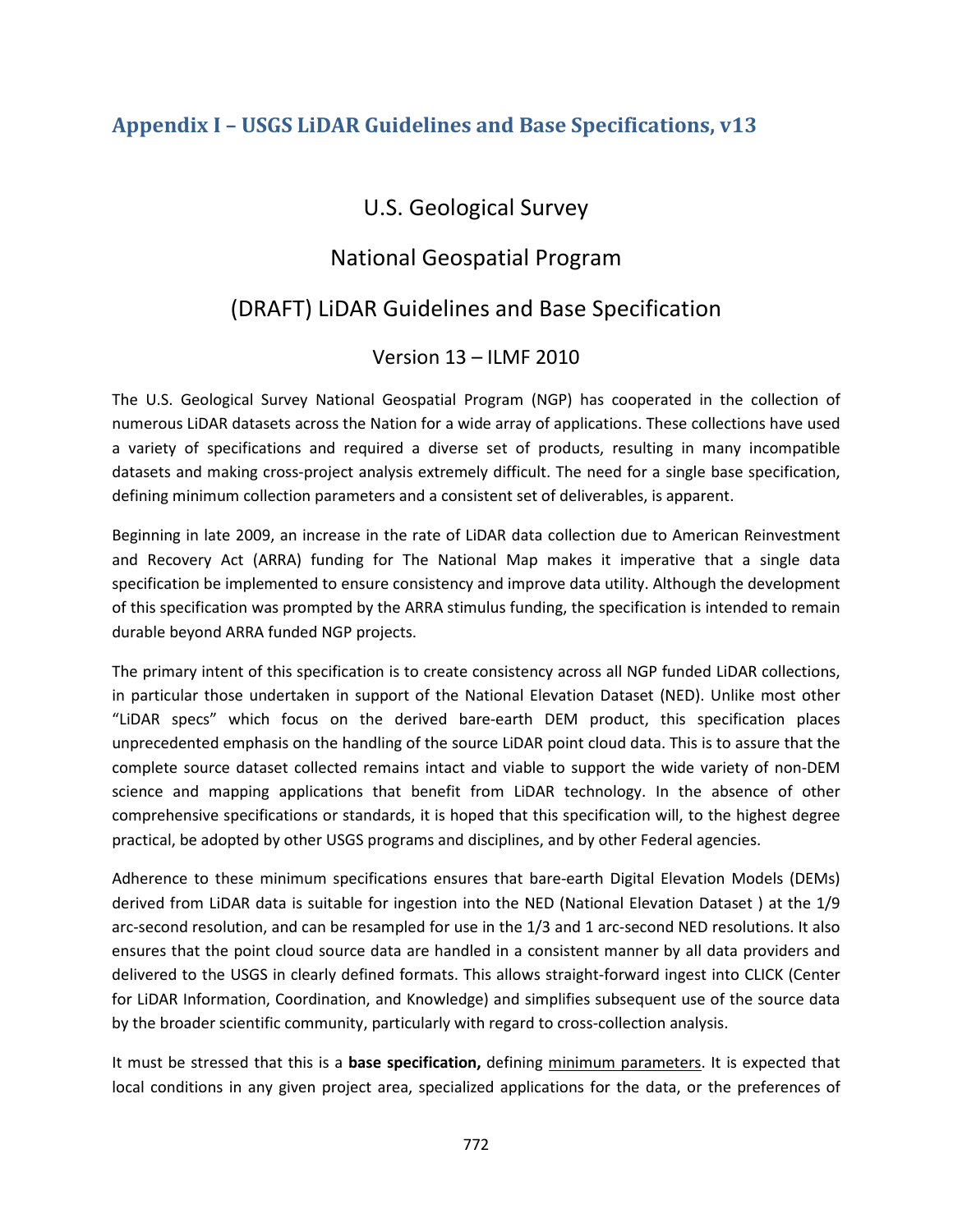cooperators, may mandate more stringent requirements. The USGS encourages the collection of more detailed, accurate, or value-added data. A list of common upgrades to the minimum requirements defined here is provided in Appendix 1.

In addition, it is recognized that the USGS NGP also employs LiDAR technology for specialized scientific research and other projects whose requirements are incompatible with the provisions of this Specification. In such cases, and with properly documented justification supporting the need for the variance, waivers of any part or all of this Specification may be granted.

It is conceivable that in some cases, based on specific topography, land cover, intended application, or other factors, the USGS-NGP may require specifications more rigorous than those defined in this document. It is expected that this would be highly uncommon.

LiDAR is still a relatively new technology; adolescent but not fully matured. Advancements and improvements in instrumentation, software, processes, applications, and understanding are constantly being made. It would not be possible to develop a set of guidelines and specifications that address all of these advances. The current document is based on our understanding of and experience with the industry and technology at the present time. Furthermore, we acknowledge that there is a lack of commonly accepted "best practices" for numerous processes and technical assessments (i.e., measurement of NPS, point clustering, classification accuracy, etc.). The USGS encourages the development of such best practices through the appropriate industry and professional governance organizations, and we eagerly await the opportunity to include them in future revisions to this and other similar documents.

It is not the intention of the USGS to stifle the development of the LiDAR industry, nor to discourage innovation within the technology. Technical alternatives to any part of this document may be submitted with any proposal and will be given due professional consideration.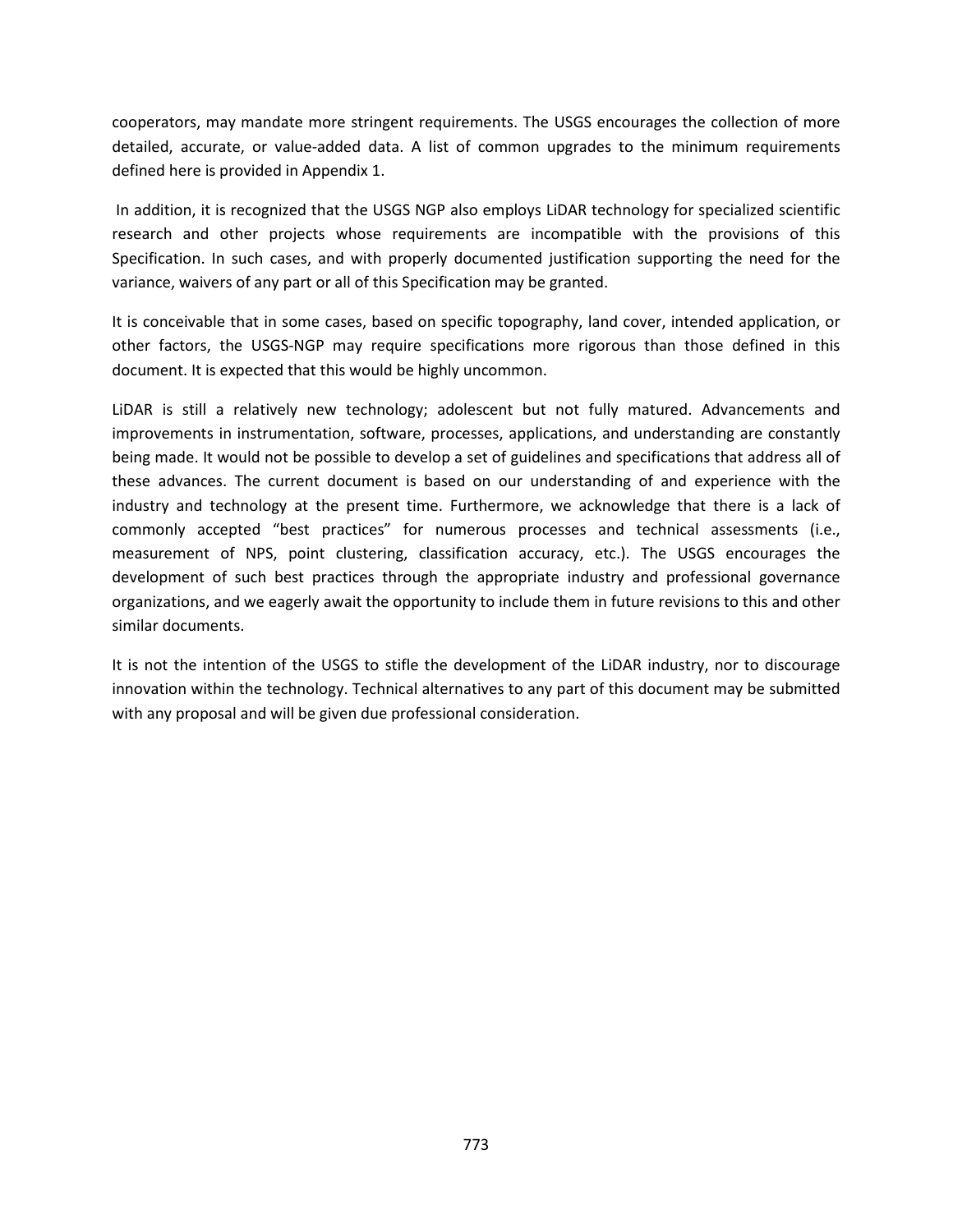## **I. COLLECTION**

1. Multiple Discrete Return, capable of at least 3 returns per pulse

*Note: Full waveform collection is both acceptable and welcomed; however, waveform data is regarded as supplemental information. The requirement for deriving and delivering multiple discrete returns remains in force in all cases.*

- 2. Intensity values for each return.
- 3. Nominal **Pulse** Spacing (NPS) of 1-2 meters, dependent on the local terrain and landcover conditions. Assessment to be made against single swath, first return data located within the geometrically usable center portion (typically ~90%) of each swath. Average along-track and cross-track point spacings should be comparable.
- 4. Collections designed to achieve the NPS through swath overlap or multiple passes are generally discouraged. Such collections may be permitted with prior approval.
- 5. Data Voids [areas =>  $(4*NPS)^2$ , measured using 1<sup>st</sup>-returns only] within a single swath are not acceptable, except:
	- where caused by water bodies
	- where caused by areas of low near infra-red (NIR) reflectivity such as asphalt or composition roofing.
	- where appropriately filled-in by another swath
- 6. The spatial distribution of geometrically usable points is expected to be uniform and free from clustering. In order to ensure uniform densities throughout the data set:
	- A regular grid, with cell size equal to the design NPS\*2 will be laid over the data.
	- At least 90% of the cells in the grid shall contain at least 1 LiDAR point.
	- Assessment to be made against single swath, first return data located within the geometrically usable center portion (typically ~90%) of each swath.
	- Acceptable data voids identified previously in this specification are excluded.

*Note: This requirement may be relaxed in areas of significant relief where it is impractical to maintain a consistent NPS.* 

7. Scan Angle: Total FOV should not exceed  $40^{\circ}$  (+/-20 $^{\circ}$  from nadir) USGS quality assurance on collections performed using scan angles wider than  $34^{\circ}$  will be particularly rigorous in the edgeof-swath areas. Horizontal and vertical accuracy shall remain within the requirements as specified below.

*Note: This requirement is primarily applicable to oscillating mirror LiDAR systems. Other instrument technologies may be exempt from this requirement.* 

8. Vertical Accuracy of the LiDAR data will be assessed and reported in accordance with the guidelines developed by the NDEP and subsequently adopted by the ASPRS. The complete guidelines may be found in Section 1.5 of the Guidelines document. See:

[http://www.ndep.gov/NDEP\\_Elevation\\_Guidelines\\_Ver1\\_10May2004.pdf](http://www.ndep.gov/NDEP_Elevation_Guidelines_Ver1_10May2004.pdf)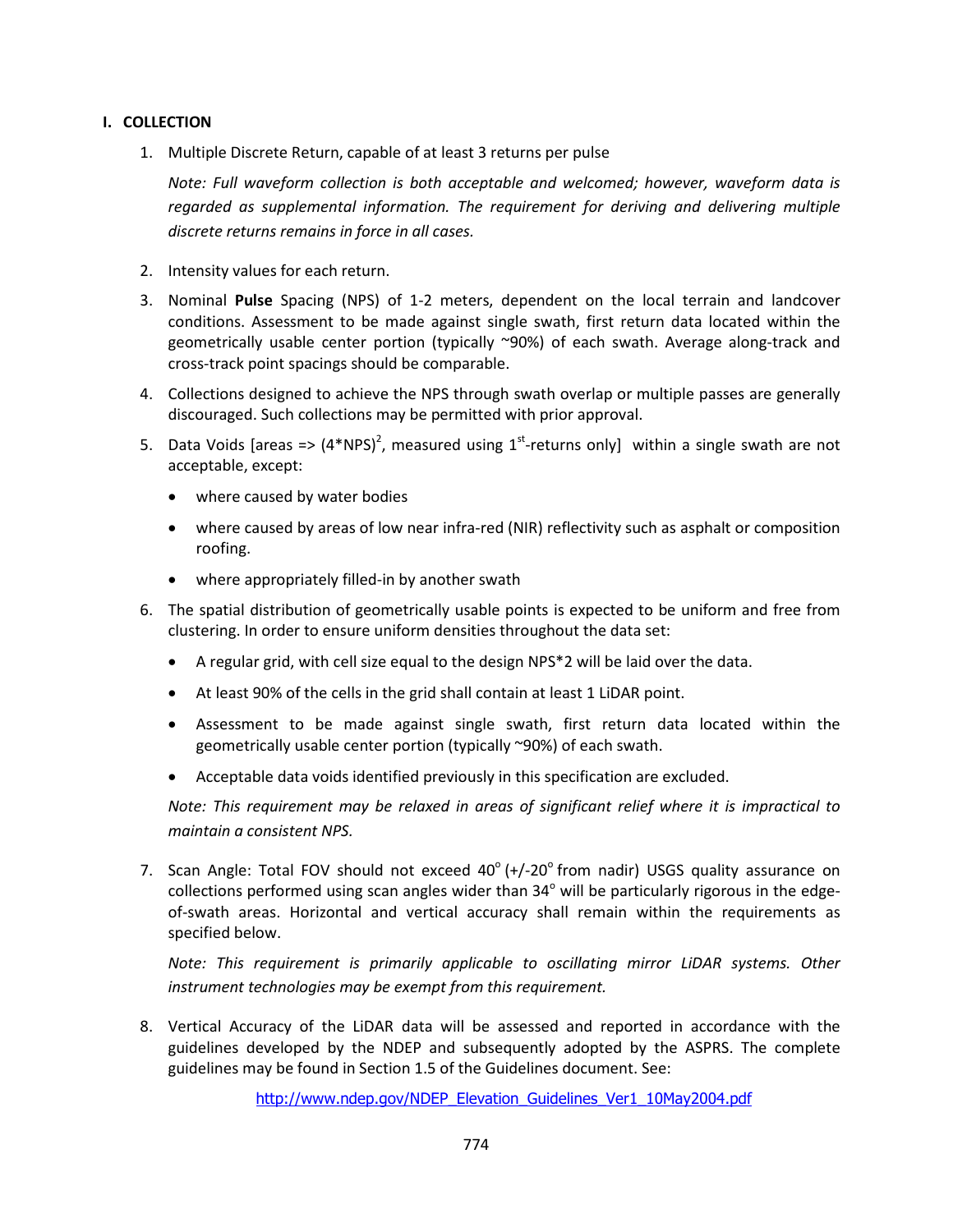Vertical accuracy requirements using the NDEP/ASPRS methodology are:

FVA <= 24.5cm ACCz, 95% (12.5cm RMSEz)

CVA <= 36.3cm, 95th Percentile

SVA <= 36.3cm, 95th Percentile

- Accuracy for the LiDAR point cloud data is to be reported independently from accuracies of derivative products (i.e., DEMs). Point cloud data accuracy is to be tested against a TIN constructed from bare-earth LiDAR points.
- Each landcover type representing 10% or more of the total project area must be tested and reported as an SVA.
- For SVAs, the value is provided as a target. It is understood that in areas of dense vegetation, swamps, or extremely difficult terrain, this value may be exceeded. Overall CVA requirements must be met in spite of "busts" in individual SVAs.

*Note: These requirements may be relaxed in cases:*

- *where there exists a demonstrable and substantial increase in cost to obtain this accuracy.*
- *where an alternate specification is needed to conform to previously contracted phases of a single larger overall collection effort, i.e., multi-year statewide collections, etc.*
- *where the USGS agrees that it is reasonable and in the best interest of all stakeholders to use an alternate specification.*
- 9. Relative accuracy <=7cm  $RMSE<sub>z</sub>$  within individual swaths; <=10cm RMSEz within swath overlap (between adjacent swaths).
- 10. Flightline overlap 10% or greater, as required to ensure there are no data gaps between the usable portions of the swaths. Collections in high relief terrain are expected to require greater overlap. Any data with gaps between the geometrically usable portions of the swaths will be rejected.
- 11. Collection Area: Defined Project Area, buffered by a minimum of 100 meters.
- 12. Collection Conditions:
	- Atmospheric: Cloud and fog-free between the aircraft and ground
	- Ground:
		- o Snow free. Very light, undrifted snow may be acceptable in special cases, with prior approval.
		- $\circ$  No unusual flooding or inundation, except in cases where the goal of the collection is to map the inundation.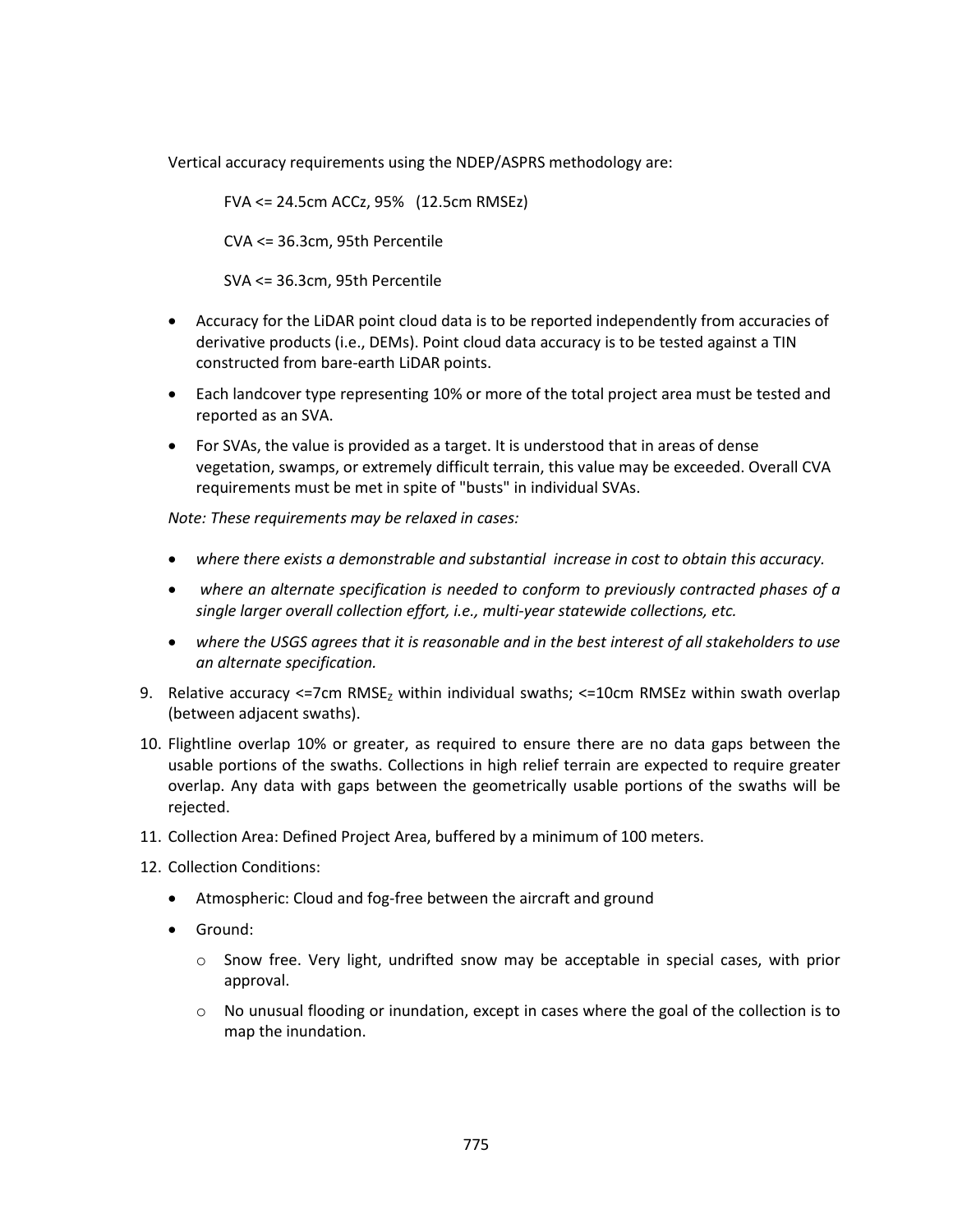- Vegetation: Leaf-off is preferred, however:
	- $\circ$  As numerous factors will affect vegetative condition at the time of any collection, the USGS NGP only requires that penetration to the ground must be adequate to produce an accurate and reliable bare-earth surface suitable for incorporation into the 1/9 (3 meter) NED.
	- o Collections for specific scientific research projects may be exempted from this requirement, with prior approval.

### **II. DATA PROCESSING and HANDLING**

- 1. All processing should be carried out with the understanding that all point deliverables are required to be in fully compliant LAS format,  $v1.2$  or  $v1.3$ . Data producers are encouraged to review the LAS specification in detail.
- 2. If full waveform data is collected, delivery of the waveform packets is required. LAS v1.3 deliverables with waveform data are to use external "auxiliary" files with the extension ".wdp" for the storage of waveform packet data. See the LAS v1.3 Specification for additional information.
- 3. GPS times are to be recorded as Adjusted GPS Time, at a precision sufficient to allow unique timestamps for each pulse. Adjusted GPS Time is defined to be Standard (or satellite) GPS time minus  $1*10<sup>9</sup>$ . See the LAS Specification for more detail.
- 4. Horizontal datum shall be referenced to the North American Datum of 1983/HARN adjustment. Vertical datum shall be referenced to the North American Vertical Datum of 1988 (NAVD 88). The most recent NGS-approved Geoid model shall be used to perform conversions from ellipsoidal heights to orthometric heights.
- 5. The USGS preferred Coordinate Reference System for the Conterminous United States (CONUS) is: UTM, NAD83, Meters. Each discrete project is to be processed using the predominant UTM zone for the overall collection area.

State Plane Coordinate Reference Systems that have been accepted by the European Petroleum Survey Group (EPSG) and that are recognized by ESRI GIS software may be used by prior agreement with the USGS.

Alternative projected coordinate systems for collections in Alaska, Hawaii, and other areas Outside the Conterminous United States (OCONUS) must be approved by the USGS prior to collection.

- 6. All references to the Unit of Measure "Feet" or "Foot" must specify either "International" or "U.S. Survey"
- 7. Long swaths (those which result in a LAS file larger than 2GB) should be split into segments no greater than 2GB each. Each segment will thenceforth be regarded as a unique swath and shall be assigned a unique File Source ID. Other swath segmentation approaches may be acceptable, with prior approval. Renaming schemes for split swaths are at the discretion of the data producer. The Processing Report shall include detailed information on swath segmentation sufficient to allow reconstruction of the original swaths if needed.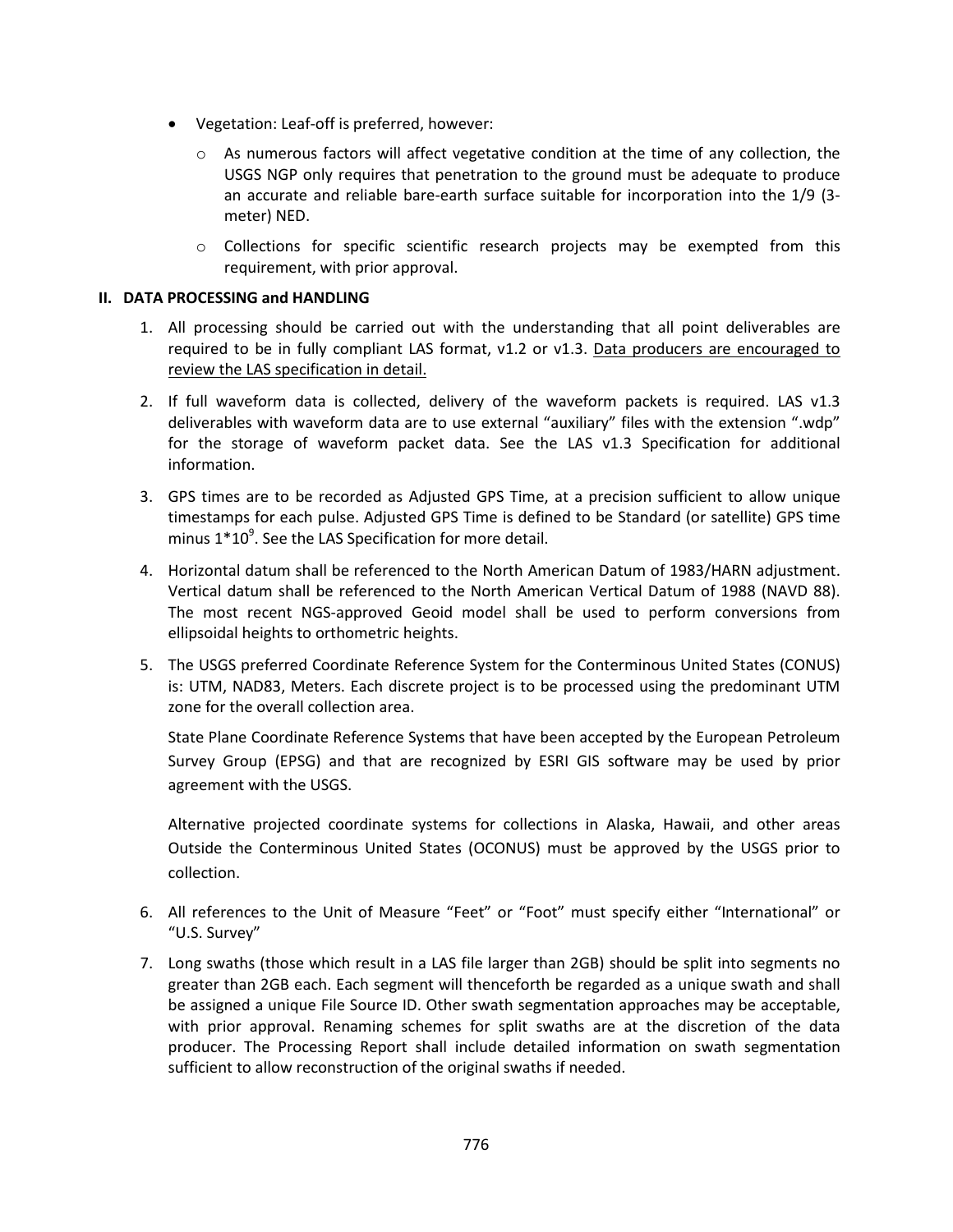- 8. Each swath shall be assigned a unique File Source ID. The Point Source ID field for each point within each LAS swath file shall be set equal to the File Source ID prior to any processing of the data. See the LAS Specification.
- 9. Point Families (multiple return "children" of a single "parent" pulse) shall be maintained intact through all processing prior to tiling. Multiple returns from a given pulse shall be stored in sequential (collected) order.
- 10. All collected swaths are to be delivered as part of the "Raw Data Deliverable". This includes calibration swaths and cross-ties. All collected points are to be delivered. No points are to be deleted from the swath LAS files. This in no way requires or implies that calibration swath data are to be included in product generation. Excepted from this are extraneous data outside of the buffered project area (aircraft turns, transit between the collection area and airport, transit between fill-in areas, etc.). These points may be permanently removed.
- 11. Outliers, blunders, noise points, geometrically unreliable points near the extreme edge of the swath, and other points deemed unusable are to be identified using the "Withheld" flag, as defined in the LAS specification.
	- This applies primarily to points which are identified during pre-processing or through automated post-processing routines.
	- If processing software is not capable of populating the "Withheld" bit, these points may be identified using Class=11.
	- "Noise points" subsequently identified during manual Classification and Quality Assurance/Quality Control (QA/QC) may be assigned the standard LAS classification value for "Noise" (Class=7), regardless of whether the noise is "low" or "high" relative to the ground surface.
- 12. The ASPRS/LAS "Overlap" classification (Class=12) shall not be used. ALL points not identified as "Withheld" are to be classified.
	- If overlap points are required to be differentiated by the data producer or cooperating partner, they must be identified using a method that does not interfere with their classification, such as:
		- $\circ$  Overlap points are tagged using Bit:0 of the User Data byte, as defined in the LAS specification. (SET=Overlap).
		- $\circ$  Overlap points are classified using the Standard Class values + 16.
		- o Other techniques as agreed upon in advance
	- The technique utilized must be clearly described in the project metadata files.

*Note: A standard bit setting for identification of overlap points has been planned for a future version of LAS.* 

13. Positional Accuracy Validation: The absolute and relative accuracy of the data, both horizontal and vertical, and relative to known control, shall be verified prior to classification and subsequent product development. This validation is obviously limited to the Fundamental Vertical Accuracy, measured in clear, open areas. A detailed report of this validation is a required deliverable.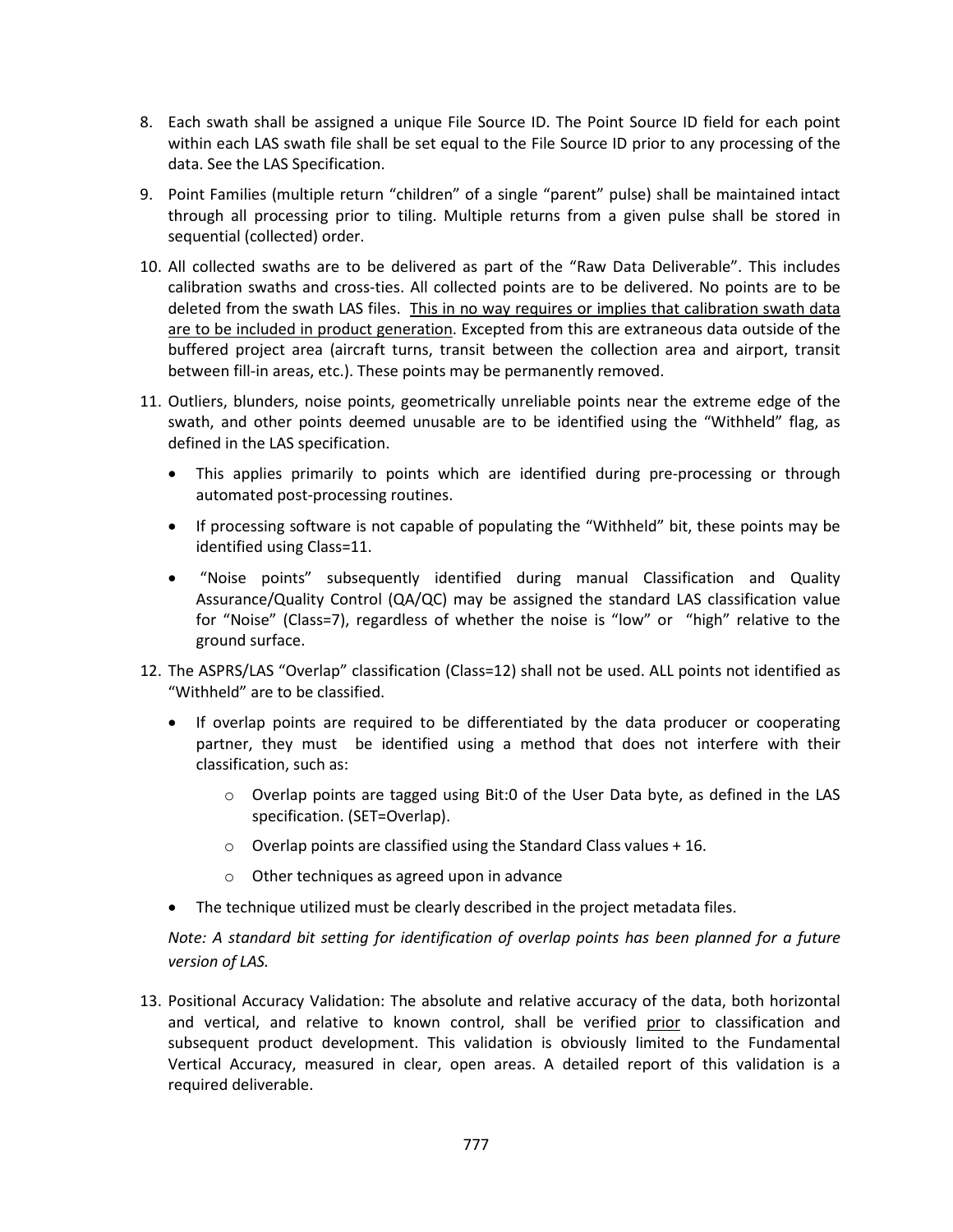14. Classification Accuracy: It is expected that due diligence in the classification process will produce data that meets the following test:

Within any 1km x 1km area, no more than 2% of non-withheld points will possess a demonstrably erroneous classification value.

This includes points in Classes 0 and 1 that should correctly be included in a different Class as required by the contract.

*Note: This requirement may be relaxed to accommodate collections in areas where the USGS agrees classification to be particularly difficult.*

- 15. Classification Consistency: Point classification is to be consistent across the entire project. Noticeable variations in the character, texture, or quality of the classification between tiles, swaths, lifts, or other non-natural divisions will be cause for rejection of the entire deliverable.
- 16. Tiles:

*Note: This section assumes a projected coordinate reference system.*

- A single non-overlapped tiling scheme will be established and agreed upon by the data producer and the USGS prior to collection. This scheme will be used for **all** tiled deliverables.
- Tile size must be an integer multiple of the cell size of raster deliverables.
- Tiles must be sized using the same units as the coordinate system of the data.
- Tiled deliverables shall conform to the tiling scheme, without added overlap.
- Tiled deliverables shall edge-match seamlessly and without gaps in both the horizontal and vertical.

### **III. HYDRO-FLATTENING REQUIREMENTS**

*Note: Please refer to Appendix 2 for reference information on hydro-flattening.*

Hydro-flattening pertains only to the creation of derived DEMs. No manipulation of or changes to originally computed LiDAR point elevations are to be made. Breaklines may be used to help classify the point data.

- 1. Inland Ponds and Lakes:
	- ~2-acre or greater surface area (~350' diameter for a round pond) at the time of collection.
	- Flat and level water bodies (single elevation for every bank vertex defining a given water body).
	- The entire water surface edge must be at or below the immediately surrounding terrain.
	- Long impoundments such as reservoirs, inlets, and fjords, whose water surface elevations drop when moving downstream, should be treated as rivers.
- 2. Inland Streams and Rivers:
	- 100' **nominal** width: This should not unnecessarily break a stream or river into multiple segments. At times it may squeeze slightly below 100' for short segments. Data producers should use their best professional judgment.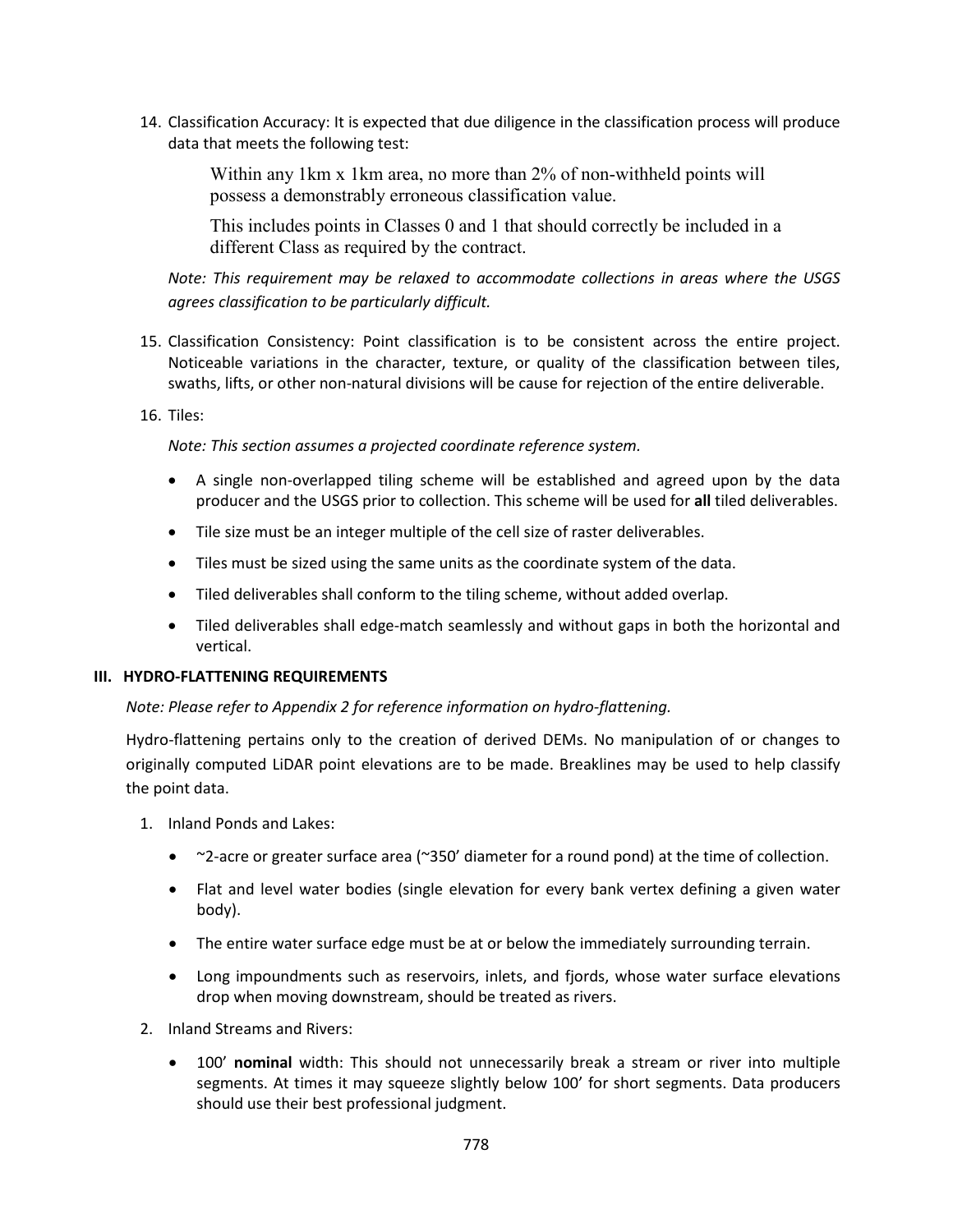- Flat and level bank-to-bank (perpendicular to the apparent flow centerline); gradient to follow the immediately surrounding terrain.
- The entire water surface edge must be at or below the immediately surrounding terrain.
- Streams channels should break at road crossings (culvert locations). These road fills should not be removed from DEM. However, streams and rivers should **not** break at elevated bridges. Bridges should be removed from DEM. When the identification of a feature as a bridge or culvert cannot be made reliably, the feature should be regarded as a culvert.
- 3. Non-Tidal Boundary Waters:
	- Represented only as an edge or edges within the project area; collection does not include the opposing shore.
	- The entire water surface edge must be at or below the immediately surrounding terrain.
	- The elevation along the edge or edges should behave consistently throughout the project. May be a single elevation (i.e., lake) or gradient (i.e., river), as appropriate.
- 4. Tidal Waters:
	- Water bodies such as oceans, seas, gulfs, bays, inlets, salt marshes, very large lakes, etc. Includes any water body that is affected by tidal variations.
	- Tidal variations over the course of a collection or between different collections, will result in discontinuities along shorelines. This is considered normal and these "anomalies" should be retained. The final DEM should represent as much ground as the collected data permits.
	- Variations in water surface elevation resulting in tidal variations during a collection should NOT be removed or adjusted, as this would require either the removal of valid, measured ground points or the introduction of unmeasured ground into the DEM. The USGS NGP priority is on the ground surface, and accepts there may be occasional, unavoidable irregularities in water surface.
	- Scientific research projects in coastal areas often have very specific requirements with regard to how tidal land-water boundaries are to be handled. For such projects, the requirements of the research will take precedence.

Cooperating partners may require collection and integration of single-line streams within their LiDAR projects. While the USGS does not require these breaklines be collected or integrated, it does require that if used and incorporated into the DEMs, the following guidelines are met:

- 1. All vertices along single-line stream breaklines are at or below the immediately surrounding terrain.
- 2. Single-line stream breaklines are not to be used to introduce cuts into the DEM at road crossings (culverts), dams, or other such features. This is hydro-enforcement and as discussed in Section VI, creates a non-traditional DEM that is not suitable for integration into the NED.
- 3. All breaklines used to modify the surface are to be delivered to the USGS with the DEMs.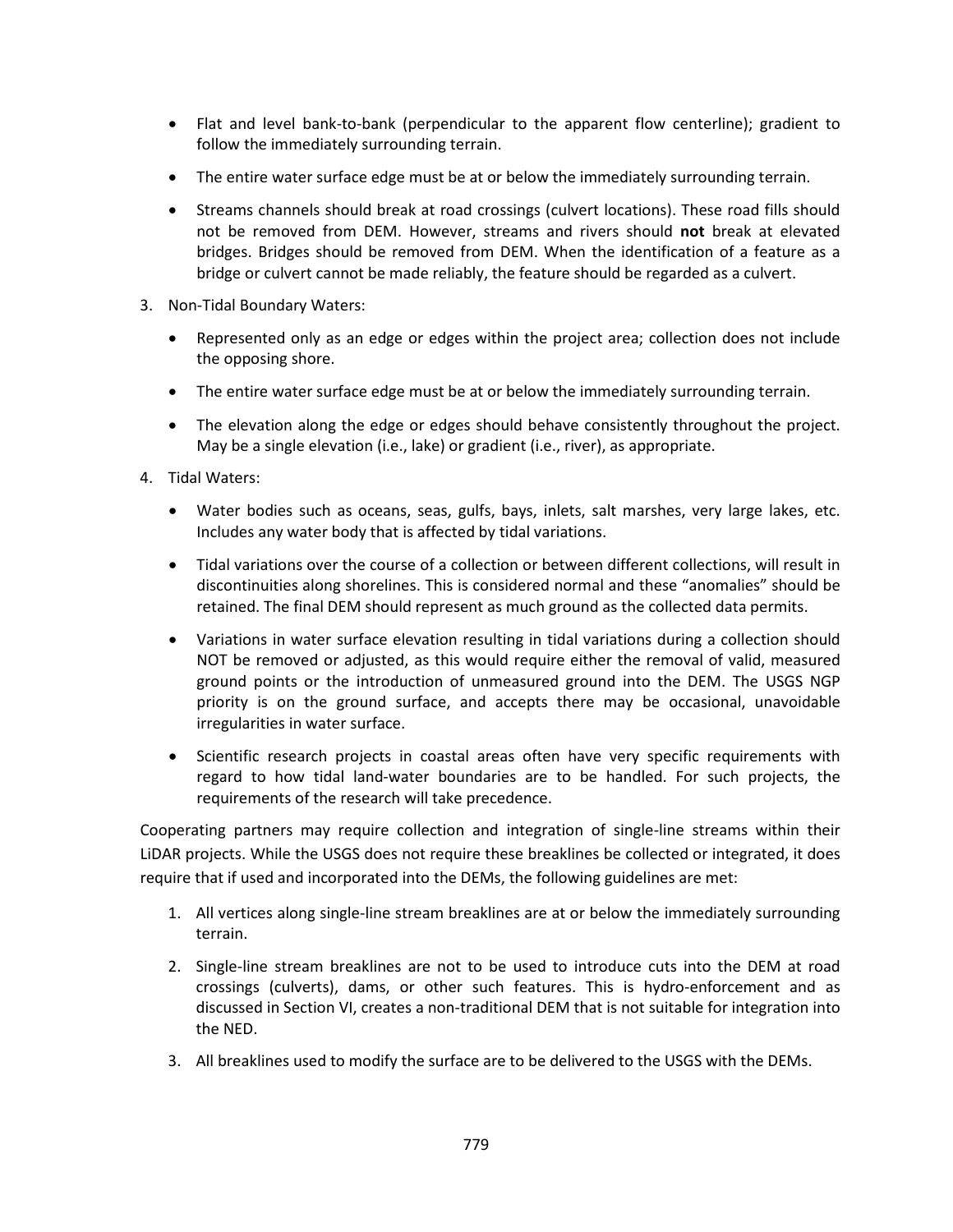The USGS does not require any particular process or methodology be used for breakline collection, extraction, or integration. However, the following general guidelines must be adhered to:

1. Bare-earth LiDAR points that are in close proximity breaklines should be excluded from the DEM generation process. This is analogous to the removal of masspoints for the same reason in a traditional photogrammetrically compiled DTM.

The proximity threshold for reclassification as "Ignored Ground" is at the discretion of the data producer, but in general should be approximately equal to the NPS.

- 2. These points are to be retained in the delivered LiDAR point dataset and shall be reclassified as "Ignored Ground" (class value = 10) so that they may be subsequently identified.
- 3. Delivered data must be sufficient for the USGS to effectively recreate the delivered DEMs using the LiDAR points and breaklines without significant further editing.

## **IV. DELIVERABLES**

The USGS shall have unrestricted rights to all delivered data and reports, which will be placed in the public domain. This specification places no restrictions on the data provider's rights to resell data or derivative products as they see fit.

## **1. Metadata**

*Note: "Metadata" refers to all descriptive information about the project. This includes textual reports, graphics, supporting shapefiles, and FGDC-compliant metadata files.*

- Collection Report detailing mission planning and flight logs.
- Survey Report detailing the collection of control and reference points used for calibration and QA/QC.
- Processing Report detailing calibration, classification, and product generation procedures including methodology used for breakline collection and hydro-flattening *(see Sections III and Appendix 1 for more information on hydro-flattening)*.
- QA/QC Reports (detailing the analysis, accuracy assessment and validation of:
	- o The point data (absolute, within swath, and between swath)
	- o The bare-earth surface (absolute)
	- o Other optional deliverables as appropriate
- Control and Calibration points: All control and reference points used to calibrate, control, process, and validate the LiDAR point data or any derivative products are to be delivered.
- Geo-referenced, digital spatial representation of the precise extents of each delivered dataset. This should reflect the extents of the actual LiDAR source or derived product data, exclusive of Triangular Irregular Network (TIN) artifacts or raster NODATA areas. A union of tile boundaries or minimum bounding rectangle is not acceptable. ESRI Polygon shapefile or geodatabase is preferred.
- Product metadata (FGDC compliant, XML format metadata). One file for each:
	- o Project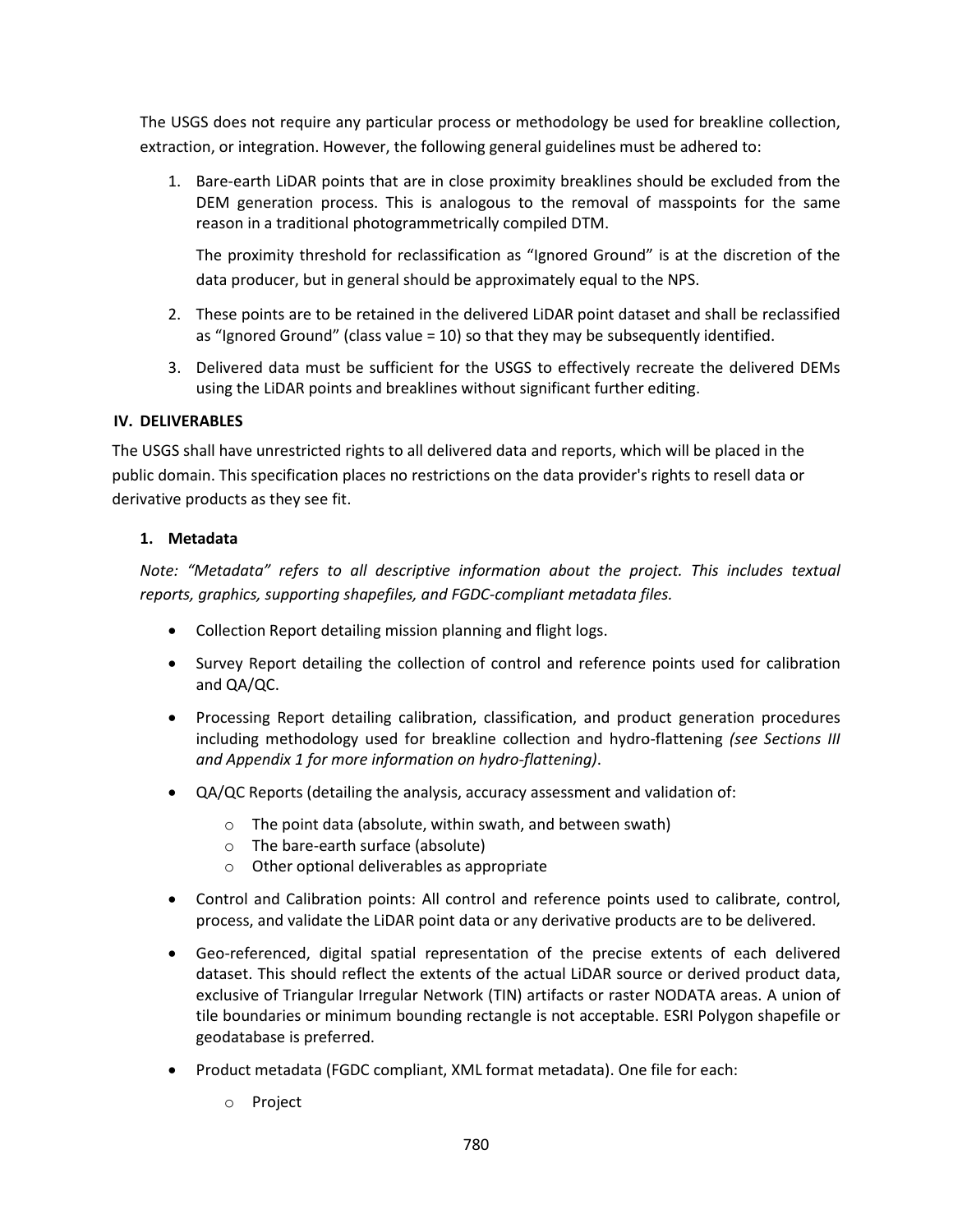- o Lift
- o Tiled deliverable product group (classified point data, bare-earth DEMs, breaklines, etc.). Metadata files for individual tiles are not required.
- FGDC compliant metadata must pass the USGS metadata parser ("mp") with no errors or warnings.

## **2. Raw Point Cloud**

- All returns, all collected points, fully calibrated and adjusted to ground, by swath.
- Fully compliant LAS v1.2 or v1.3, Point Record Format 1, 3, 4, or 5
- LAS v1.3 deliverables with waveform data are to use external "auxiliary" files with the extension ".wdp" for the storage of waveform packet data. See the LAS v1.3 Specification for additional information.
- Georeference information included in all LAS file headers
- GPS times are to be recorded as Adjusted GPS Time, at a precision sufficient to allow unique timestamps for each pulse.
- Intensity values (native radiometric resolution)
- 1 file per swath, 1 swath per file, file size not to exceed 2GB, as described in Section II, Paragraph 7.

### **3. Classified Point Cloud**

*Note: Delivery of a classified point cloud is a standard requirement for USGS NGP LiDAR projects. Specific scientific research projects may be exempted from this requirement.*

- Fully compliant LAS v1.2 or v1.3, Point Record Format 1, 3, 4, or 5
- LAS v1.3 deliverables with waveform data are to use external "auxiliary" files with the extension ".wdp" for the storage of waveform packet data. See the LAS v1.3 Specification for additional information.
- Georeference information included in LAS header
- GPS times are to be recorded as Adjusted GPS Time, at a precision sufficient to allow unique timestamps for each pulse.
- Intensity values (native radiometric resolution)
- Tiled delivery, without overlap (tiling scheme TBD)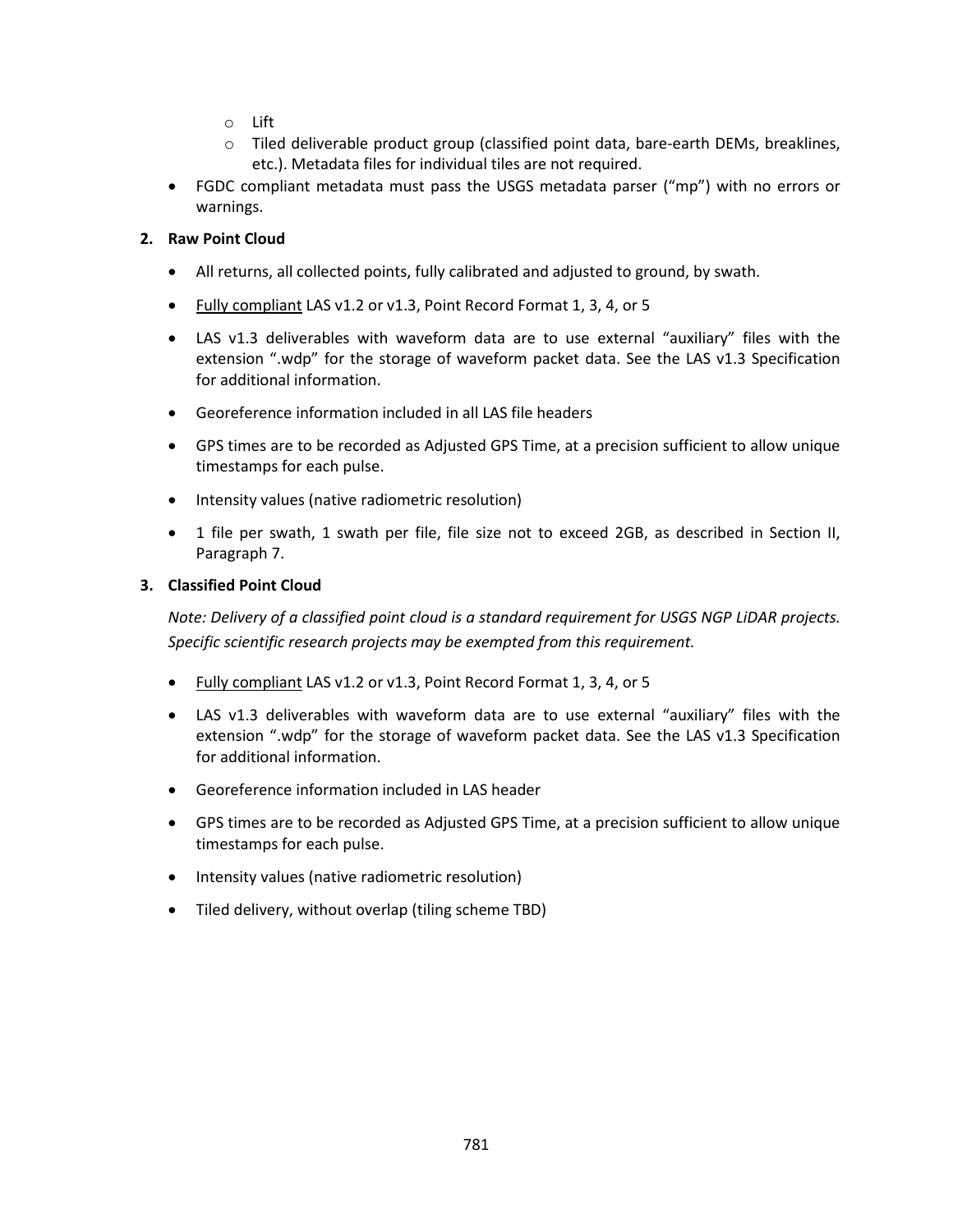• Classification Scheme (minimum):

| Code | <b>Description</b>                                                            |
|------|-------------------------------------------------------------------------------|
| 1    | Processed, but unclassified                                                   |
| 2    | Bare-earth ground                                                             |
| 7    | Noise (low or high, manually identified, if needed)                           |
| 9    | Water                                                                         |
| 10   | Ignored Ground (Breakline Proximity)                                          |
| 11   | Withheld (if the "Withheld" bit is not implemented in<br>processing software) |

*Note: Class 7, Noise, is included as an adjunct to the "Withheld" bit. All "noise points" are to be identified using one of these to methods.* 

*Note: Class 10, Ignored Ground, is for points previously classified as bare-earth but whose proximity to a subsequently added breakline requires that it be excluded during Digital Elevation Model (DEM) generation.* 

## 4. **Bare Earth Surface (Raster DEM)**

*Note: Delivery of a bare-earth DEM is a standard requirement for USGS NGP LiDAR projects. Specific scientific research projects may be exempted from this requirement.*

- Cell Size no greater than 3 meters or 10 feet, and no less than the design Nominal Pulse Spacing (NPS).
- Delivery in an industry-standard, GIS-compatible, 32-bit floating point raster format (ERDAS .IMG preferred)
- Georeference information shall be included in each raster file
- Tiled delivery, without overlap
- DEM tiles will show no edge artifacts or mismatch. A quilted appearance in the overall project DEM surface, whether caused by differences in processing quality or character between tiles, swaths, lifts, or other non-natural divisions, will be cause for rejection of the entire DEM deliverable.
- Void areas (i.e., areas outside the project boundary but within the tiling scheme) shall be coded using a unique "NODATA" value. This value shall be identified in the appropriate location within the file header.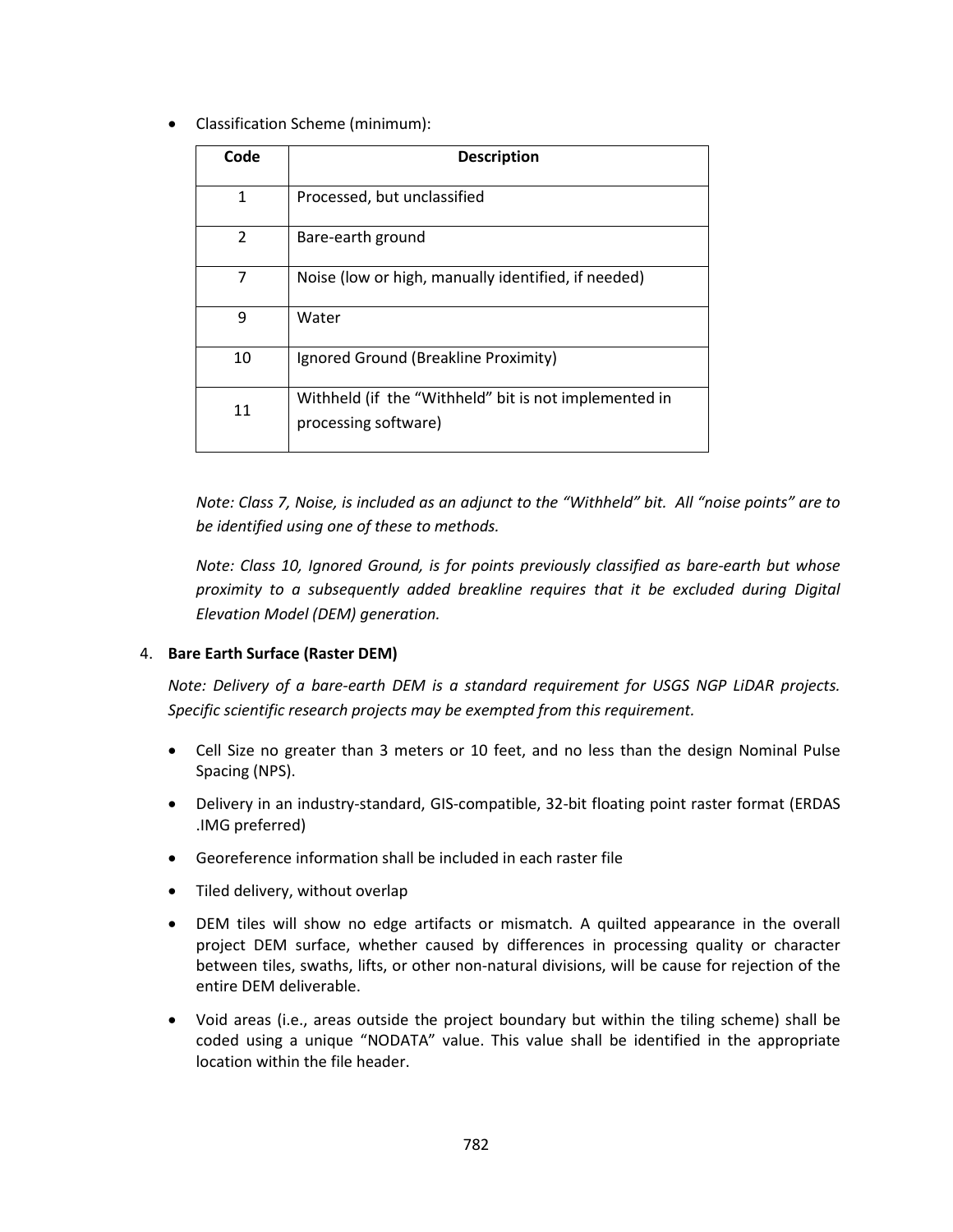• Vertical Accuracy of the bare earth surface will be assessed and reported in accordance with the guidelines developed by the NDEP and subsequently adopted by the ASPRS. The complete guidelines may be found in Section 1.5 of the Guidelines document. See:

[http://www.ndep.gov/NDEP\\_Elevation\\_Guidelines\\_Ver1\\_10May2004.pdf](http://www.ndep.gov/NDEP_Elevation_Guidelines_Ver1_10May2004.pdf)

Vertical accuracy requirements using the NDEP/ASPRS methodology are:

FVA <= 24.5cm ACCz, 95% (12.5cm RMSEz)

CVA <= 36.3cm, 95th Percentile

SVA <= 36.3cm, 95th Percentile

All QA/QC analysis materials and results are to be delivered to the USGS.

- Depressions (sinks), natural or man-made, are **not** to be filled (as in hydro-conditioning and hydro-enforcement).
- Water Bodies (ponds and lakes), wide streams and rivers ("double-line"), and other nontidal water bodies as defined in Section III are to be hydro-flattened within the DEM. Hydroflattening shall be applied to all water impoundments, natural or man-made, that are larger than ~2 acre in area (equivalent to a round pond ~350' in diameter), to all streams that are nominally wider than 100', and to all non-tidal boundary waters bordering the project area regardless of size. The methodology used for hydro-flattening is at the discretion of the data producer.

*Note: Please refer to the Sections III and VI for detailed discussions of hydro-flattening.*

#### 5. **Breaklines**

*Note: Delivery of the breaklines used in hydro-flattening is a standard requirement for USGS NGP LiDAR projects. Specific scientific research projects may be exempted from this requirement. If hydro-flattening is achieved through other means, this section may not apply.*

- All breaklines developed for use in hydro-flattening shall be delivered as an ESRI feature class (PolylineZ or PolygonZ format, as appropriate to the type of feature represented and the methodology used by the data producer). Shapefile or geodatabase is preferred.
- Each feature class or shapefile will include properly formatted and accurate georeference information in the standard location. All shapefiles must include the companion .prj file.
- Breaklines must use the same coordinate reference system (horizontal and vertical) and units as the LiDAR point delivery.
- Breakline delivery may be as a continuous layer or in tiles, at the discretion of the data producer. Tiled deliveries must edge-match seamlessly in both the horizontal and vertical.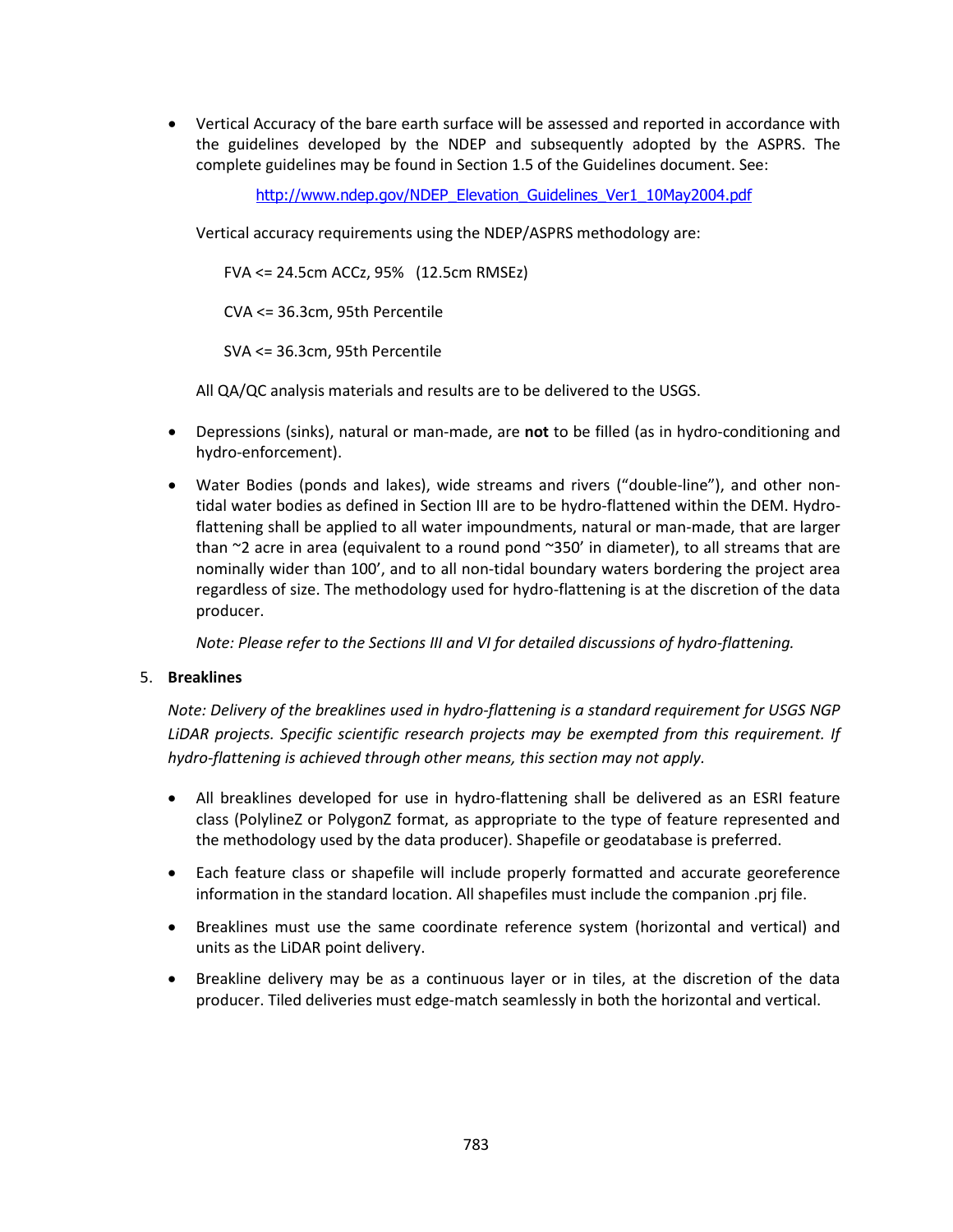#### **COMMON DATA UPGRADES**

- 1. Independent 3<sup>rd</sup>-Party QA/QC by another AE Contractor (encouraged)
- 2. Higher Nominal Pulse Spacing (point density)
- 3. Increased Vertical Accuracy
- 4. Full Waveform collection and delivery
- 5. Additional Environmental Constraints
	- Tidal coordination, flood stages, crop/plant growth cycles, etc.
	- Shorelines corrected for tidal variations within a collection
- 6. Top-of Canopy (First-Return) Raster Surface (tiled). Raster representing the highest return within each cell is preferred.
- 7. Intensity Images (8-bit grey scale, tiled)
- 8. Detailed Classification (additional classes):

| Code | <b>Description</b>                                  |
|------|-----------------------------------------------------|
| 3    | Low vegetation                                      |
| 4    | Medium vegetation (use for single vegetation class) |
| 5    | High vegetation                                     |
| 6    | Buildings, bridges, other man-made structures       |
| n    | additional Class(es) as agreed upon in advance      |

- 9. Hydro-Enforced and/or Hydro-Conditioned DEMs
- 10. Breaklines (PolylineZ and PolygonZ) for single-line hydrographic features (narrow streams not collected as double-line, culverts, etc.), including appropriate integration into delivered DEMs
- 11. Breaklines (PolylineZ and PolygonZ) for other features (TBD), including appropriate integration into delivered DEMs
- 12. Extracted Buildings (PolygonZ): Footprints with maximum elevation and/or height above ground as an attribute.
- 13. Other products as defined by requirements and agreed upon in advance of funding commitment.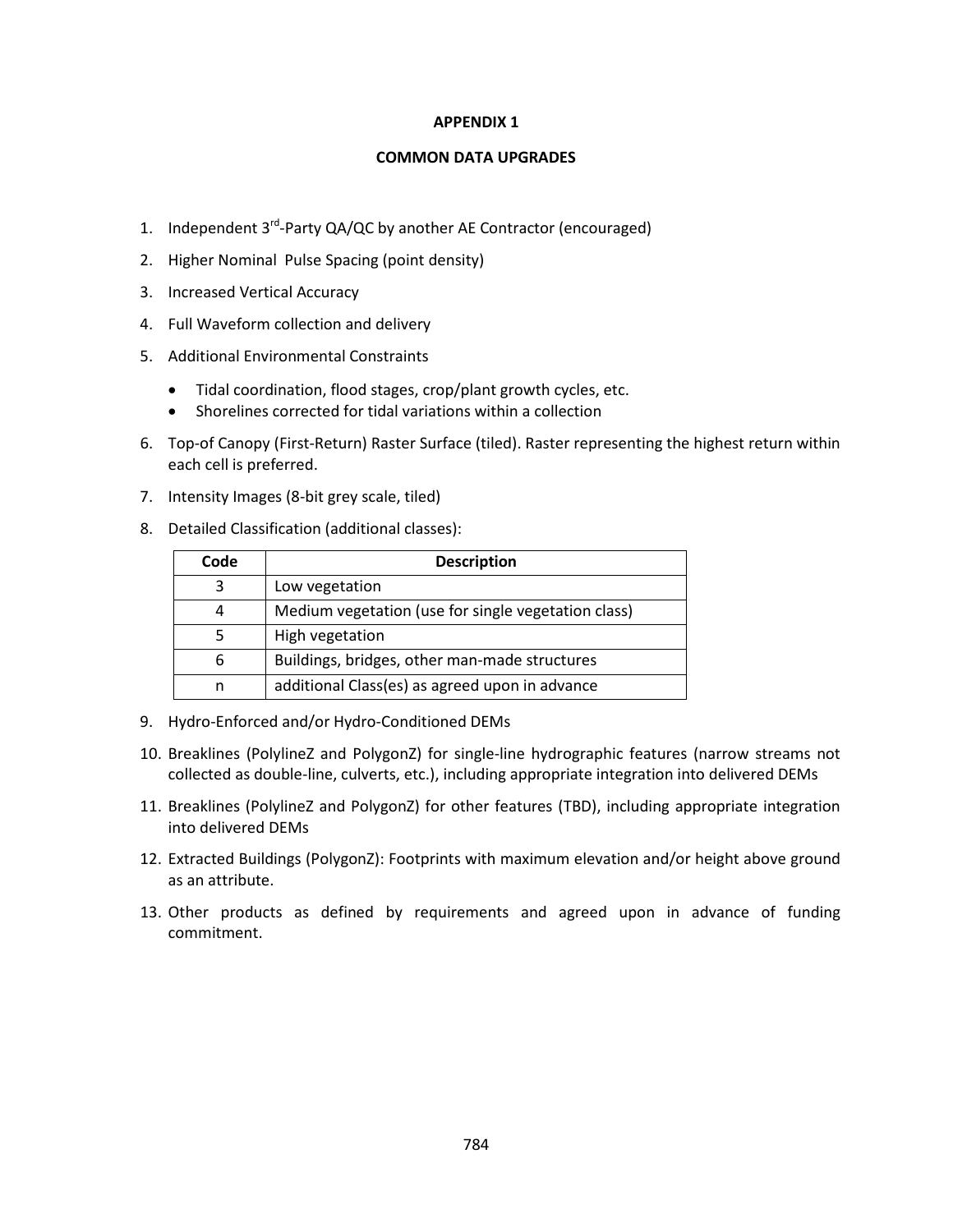#### **HYDRO-FLATTENING REFERENCE**

The subject of modifications to LiDAR-based DEMs is somewhat new, and although authoritative references are available, there remains significant variation in the understanding of the topic across the industry. The following material was developed to provide a definitive reference on the subject only as it relates to the creation of DEMs intended to be integrated into the USGS NED. The information presented here is not meant to supplant other reference materials and it should not be considered authoritative beyond its intended scope.

The term "**hydro-flattening**" is also new, coined for this document and to convey our specific needs. It is not, at this time, a known or accepted term across the industry. It is our hope that its use and acceptance will expand beyond the USGS with the assistance of other industry leaders.

Hydro-flattening of DEMs is predominantly accomplished through the use of breaklines, and this method is considered standard. Although other techniques may exist to achieve similar results, this section assumes the use of breaklines. The USGS does not require the use of any specific technique.

The Digital Elevation Model Technologies and Applications: The DEM Users Manual,  $2^{nd}$  Edition (Maune *et al.,* 2007) provides the following definitions related to the adjustment of DEM surfaces for hydrologic analyses:

- 1. **Hydrologically-Conditioned (Hydro-Conditioned)** Processing of a DEM or TIN so that the flow of water is continuous across the entire terrain surface, including the removal of all spurious sinks or pits. The only sinks that are retained are the real ones on the landscape. Whereas "hydrologically-enforced" is relevant to drainage features that are generally mapped, "hydrologically-conditioned" is relevant to the entire land surface and is done so that water flow is continuous across the surface, whether that flow is in a stream channel or not. The purpose for continuous flow is so that relationships/links among basins/catchments can be known for large areas. This term is specifically used when describing EDNA (see Chapter 4), the dataset of NED derivatives made specifically for hydrologic modeling purposes.
- 2. **Hydrologically-Enforced (Hydro-Enforced)** Processing of mapped water bodies so that lakes and reservoirs are level and so that streams flow downhill. For example, a DEM, TIN or topographic contour dataset with elevations removed from the tops of selected drainage structures (bridges and culverts) so as to depict the terrain under those structures. Hydroenforcement enables hydrologic and hydraulic models to depict water flowing under these structures, rather than appearing in the computer model to be dammed by them because of road deck elevations higher than the water levels. Hydro-enforced TINs also utilize breaklines along shorelines and stream centerlines, for example, where these breaklines form the edges of TIN triangles along the alignment of drainage features. Shore breaklines for streams would be 3-D breaklines with elevations that decrease as the stream flows downstream; however, shore breaklines for lakes or reservoirs would have the same elevation for the entire shoreline if the water surface is known or assumed to be level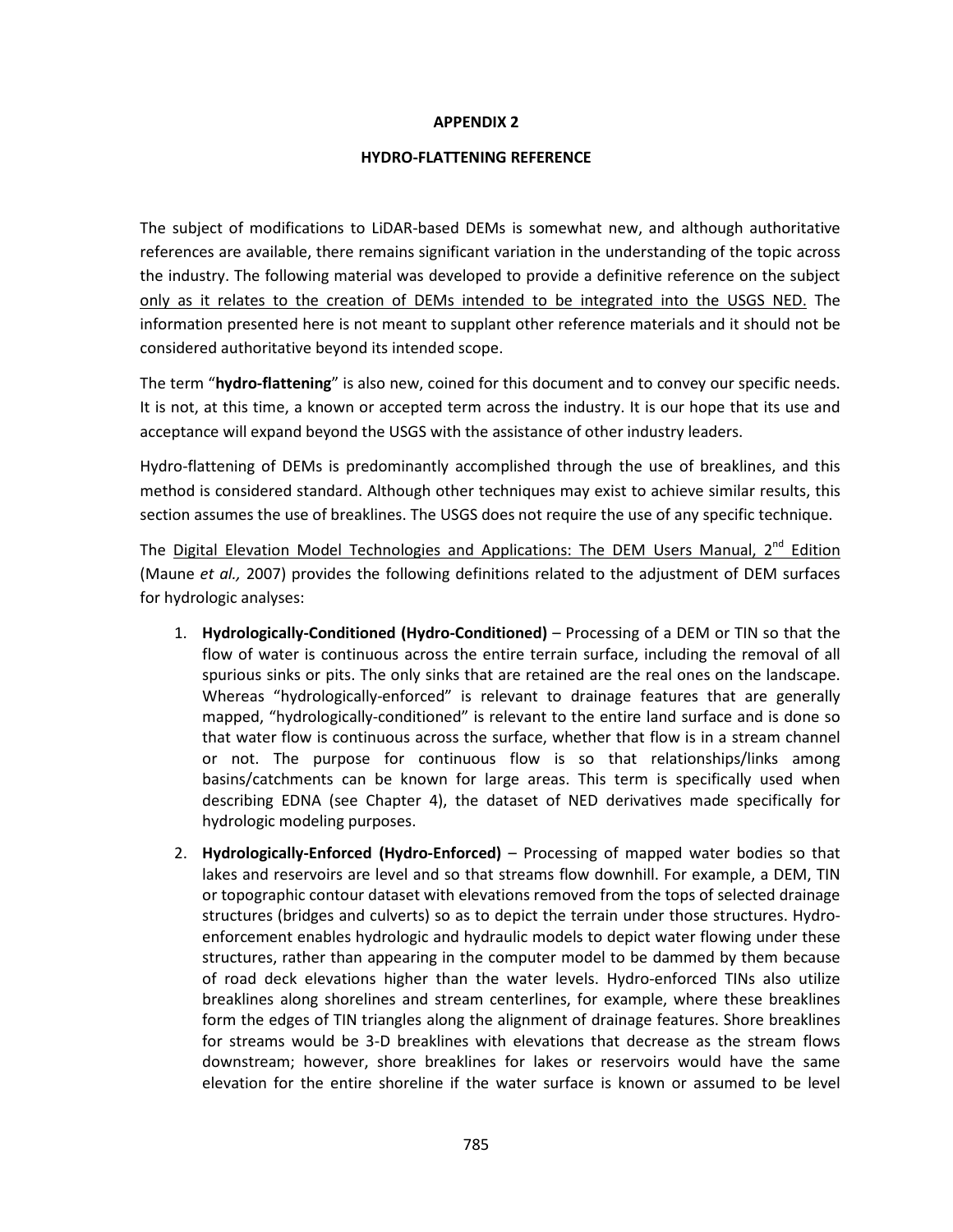throughout. See figures 1.21 through 1.24. See also the definition for "hydrologicallyconditioned" which has a slightly different meaning.

While these are important and useful modifications, they both result in surfaces that differ significantly from a traditional DEM. A "hydro-conditioned" surface has had its sinks filled and may have had its water bodies flattened. This is necessary for correct flow modeling within and across large drainage basins. "Hydro-enforcement" extends this conditioning by requiring water bodies be leveled and streams flattened with the appropriate downhill gradient, and also by cutting through road crossings over streams (culvert locations) to allow a continuous flow path for water within the drainage. Both treatments result in a surface on which water behaves as it physically does in the real world, and both are invaluable for specific types of hydraulic and hydrologic (H&H) modeling activities. Neither of these treatments is typical of a traditional DEM surface.

A traditional DEM such as the NED, on the other hand, attempts to represent the ground surface more the way a bird, or person in an airplane, sees it. On this surface, natural depressions exist, and road fills create apparent sinks because the road fill and surface is depicted without regard to the culvert beneath. Bridges, it should be noted, are removed in most all types of DEMs because they are man-made, above-ground structures that have been added to the landscape.

*Note: DEMs developed solely for orthophoto production may include bridges, as their presence can prevent the "smearing" of structures and reduce the amount of post-production correction of the final orthophoto. These are "special use DEMs" and are not relevant to this discussion.*

For years, raster Digital Elevation Models (DEMs), have been created from a Digital Surface Model (DSM) of masspoints and breaklines, which in turn were created through photogrammetric compilation from stereo imagery. Photogrammetric DSMs inherently contain breaklines defining the edges of water bodies, coastlines, single-line streams, and double-line streams and rivers, as well as numerous other surface features.

LiDAR technology, however, does not inherently collect the breaklines necessary to produce traditional DEMs. Breaklines have to be developed separately through a variety of techniques, and either used with the LiDAR points in the generation of the DEM, or applied as a correction to DEMs generated without breaklines.

In order to maintain the consistent character of the NED as a traditional DEM, the USGS NGP requires that all DEMs delivered have their inland water bodies flattened. This does not imply that a complete network of topologically correct hydrologic breaklines be developed for every dataset; only those breaklines necessary to ensure that the conditions defined in Section III exist in the final DEM.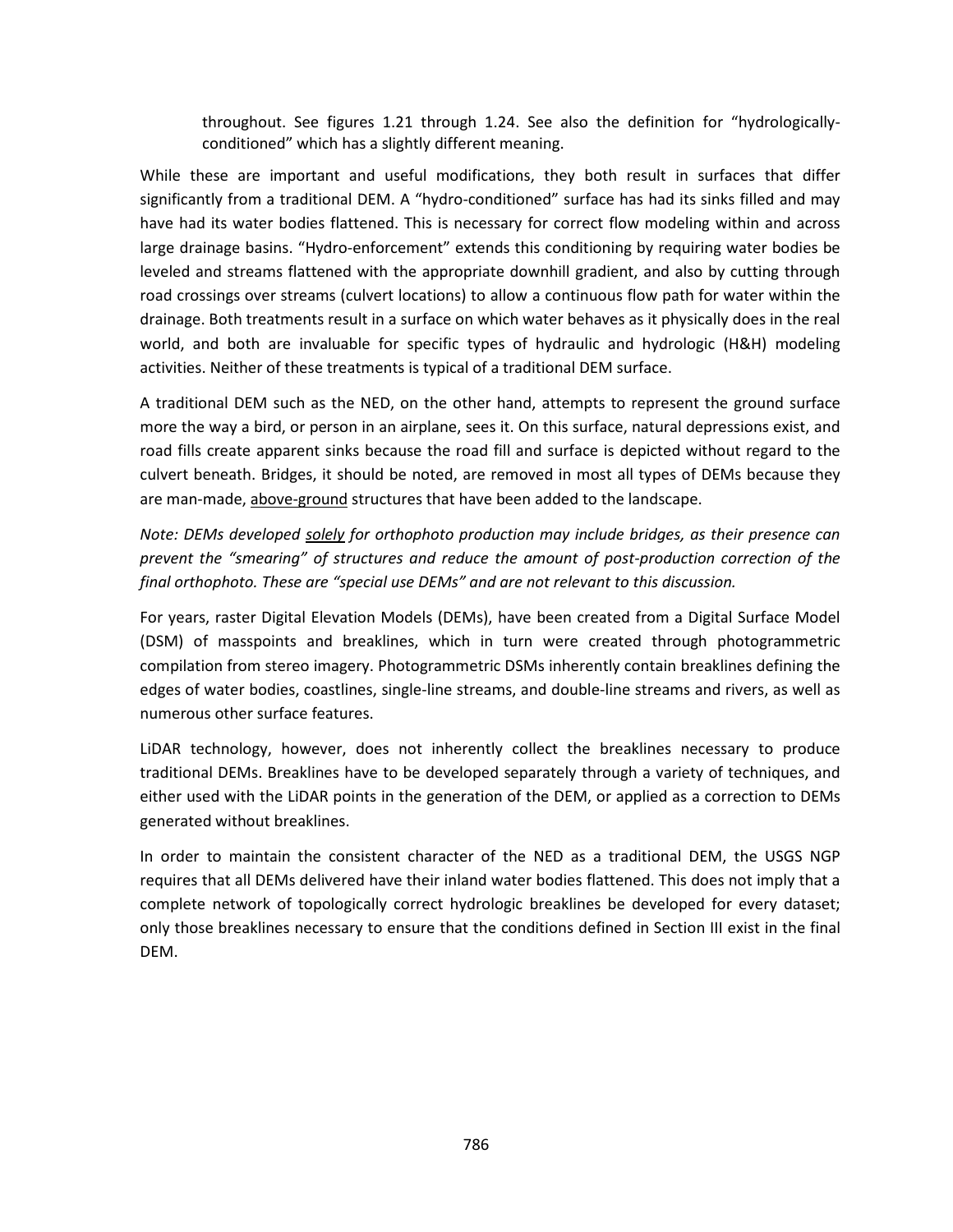## **SAMPLE METADATA TEMPLATE**

[to be added]